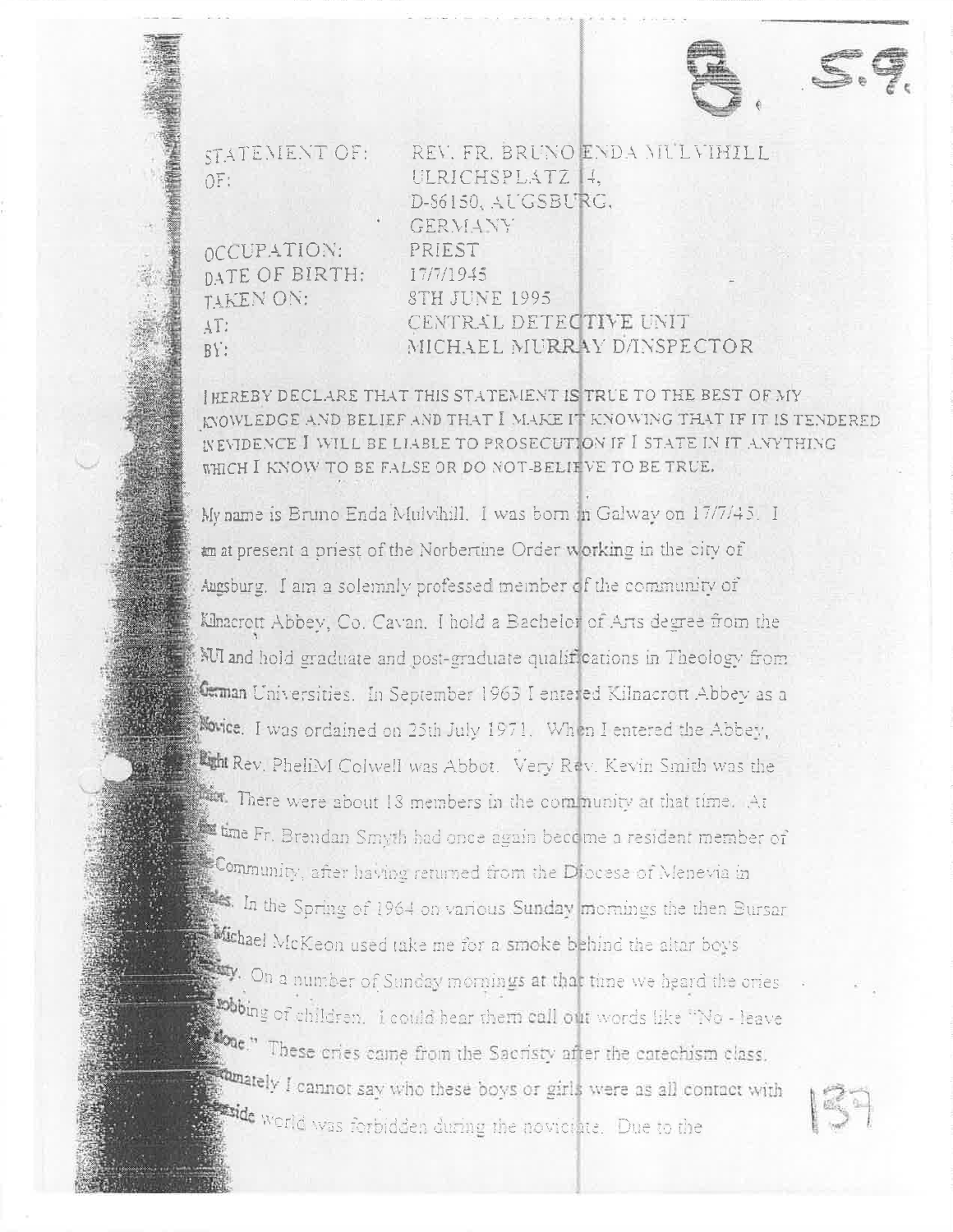construction of the building I could not see these children. Fr. McKeon enlightened ine as to the nature of the matter. He told me that Fr. Brendan Smyth was interfering with the children and that he had a history of child sexual abuse going back to the late 1940's. He said that we should inform the Abbot. We did this and were met by a rebuff by Abbot Colwell presumably because the Abbot had a posting for Fr. Brendan Smyth lined up in the U.S.A. From 1965 until early 1968 Fr. Smyth was posted to Providence, Rhode Island, U.S.A. Early in 1968 I answered a phone call from Bishop Russell McKinney of Providence asking for Abbot Colwell. The Abbot was at that time in hospital in Dublin He asked me to inform the Abbot that Fr. Smyth was landing that morning in Shannon Airport his appointment having been terminated because of his "sexual misdemeanour." With the Prior, Father Philip Nash, we drove to Dublin and I gave the Abbot the message, which really didn't surprise him as he recalled immediately that Fr. Brendan had returned to the Abbey on two previous occasions "under a cloud." He said that Fr. Brendan had been potumed from Scotland "because of irregularities in the National School" and from Wales because of "trouble with juveniles." It was quite obvious  $\frac{3}{20}$  the Abbot was referring to sexual abuse. In the Summer of 1968 I cleaning out some vacant rooms. In the vacant room which was **Friously** occupied by Fr. Brendan Smyth I found a Decree of the **Cagregation** of Religious in Rome referring to Fr. Brendan Smyth the string that he not leave the precincts of the Abbey without the **Edvision** of another priest and that his faculties for Confession were to **Excided** for the rest of his life. The Decree contained a sentence to effect that this was the copy to be handed to Fr. Brendan Smyth The prior being this Decree in a drawer in the desk. The prior being

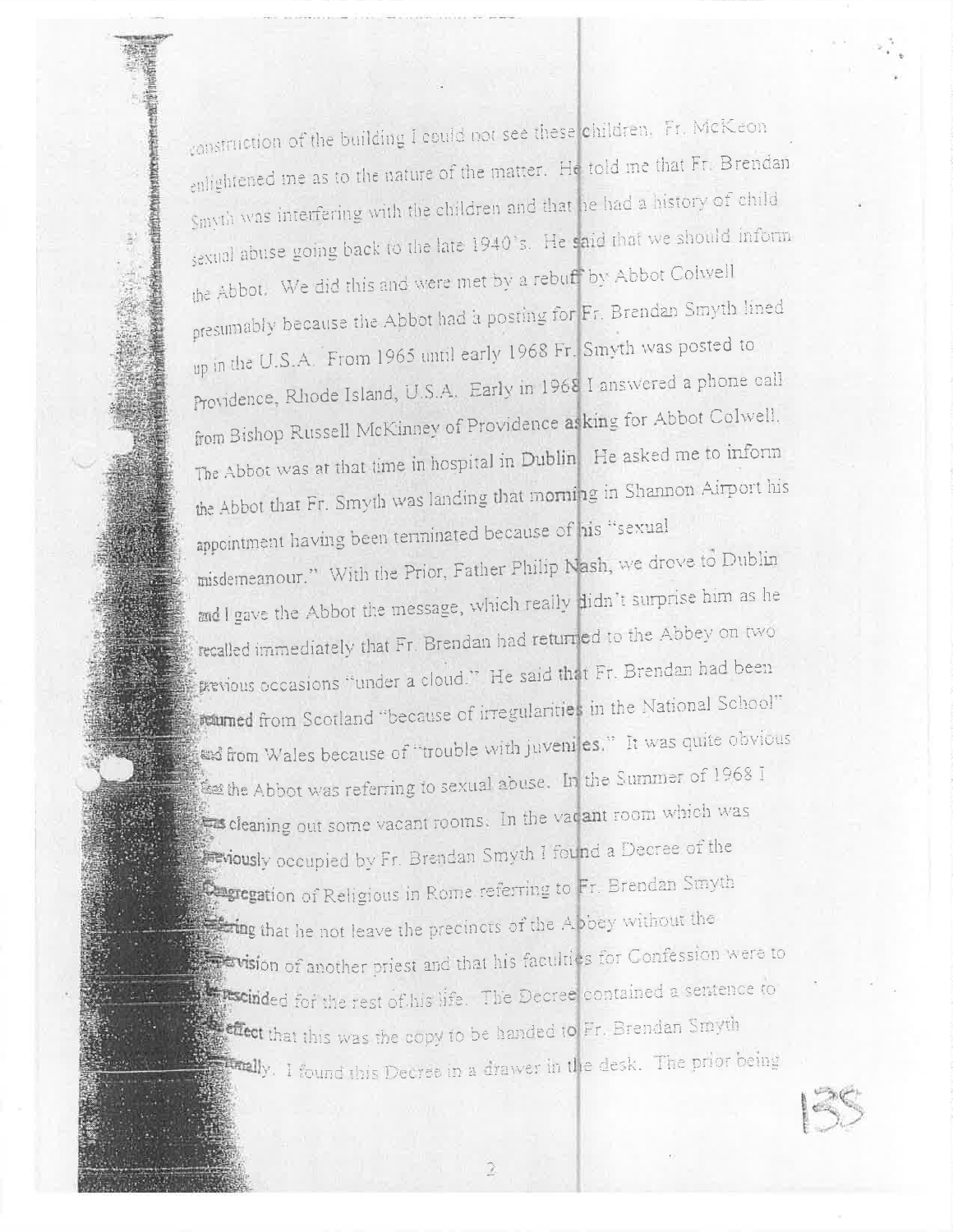absent I approached the sub-prior Fr. Killian Mitchell and handed him the Decree. He assured me later that day that he had placed it on Fr. Brendan's personal file held in the Abbott's Office to which he Fr. Mitchell had access - I do not remember the date of the Decree but it must have been after Fr. Brendan's return from Providence, presumably because of the intervention of Bishop McVinney directly to the then Abbot -General Norbert Colwell in Rome. 1 cannot recollect the signature or other details of the Decree, Abbott Colwell died on the 24th December 1968. Fr. Philip Nash was automatically then appointed Administrator until Fr. Kevin Smith was elected Abbot on June 12th, 1969. In 1970 I undertook preliminary studies in Munster, Germany. I would visit Kilnacrott two or three times a year for 2 or 3 months at a time. During one of these visits I saw that Fr. Brendan Smyth was driving a Northern freland registered car. I saw that he was leaving the Abbey maccompanied and that he was hearing Confessions. I informed Abbott Smith of what I saw. He said that Fr. Brendan had been penalised enough and that the provisions of the Decree were too stringent anyway. He said that he had spoken to Fr. Brendan and that he was satisfied that there would be no further misdeamour. I cannot recall when this conversation **Ethally** took place. Sometime later, again I cannot say exactly when, I Fr. Brendan Smyth leaving a small store room in the Abbey **Actitorium** with a small female child, maybe 9 or 10 years of age. She sobbing. He left the child go its own way and he returned to the Secont shop counter. He worked in this shop during Bingo sessions in Auditorium. I suspected that the child had been abused in some way. Fr. Brendan Smyth. I told the Abbot Smith about the incident. He told that he didn't want me "watching confreres." Unfortunately I do not

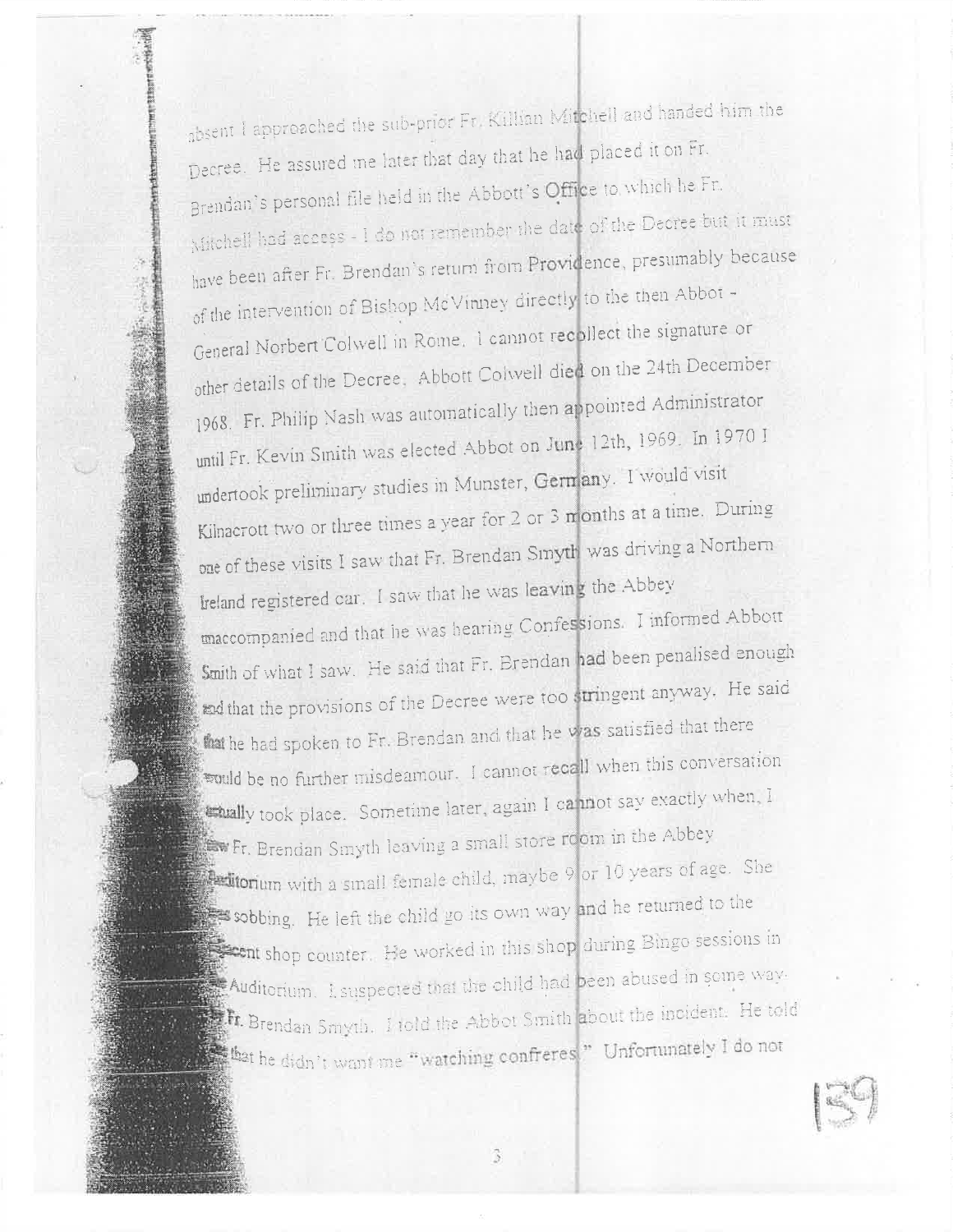know who this child was. At another stage a child, a boy aged about ten to eleven years from the vicinity of the Abbey told me that Fr. Brendan Smyth had "stuck his hand up my arse again." I don't know who this boy was. I told Abbot Smith who turned the wheel around and suggested that I would only notice such behaviour because I must be of similar sexual orientation to Fr. Brendan. Around the same time which was early 1970's a local boy whose first name was and who seemed to me to be of low intelligence ran past me in the Repository and muttered "He's at me again." Fr. Brendan appeared at that moment from around the corner and went into the community quarters. This boy stress would have been about twelve or 13 years of age at the time. He lived in the first house on the left on the the state of the state of the Abbey.

84.1995 Bruno E. Mulvihill

the summer of 1974 a function commemoraling the fifteenth anniversary of the statural of the Paemonstratensians in Ireland was held at Kilnacrott Abbey. Among prominent guests were the Papal Nuncio to Ireland, Archbishop Alibrandi and Second Diocesan Bishop of Kilmore Bishop Francis McKieman. I spoke with of them separately concerning the serious situation of Kilnacrott Abbey as a **Explous** House. Archbishop Albrandi was not interested in listening to my straints. The major complaint that I mentioned to him was an impending scandal of unforseeable dimensions concerning Fr. Brendan Smith whose  $\mathbb{Z}$  I mentioned. The Nunicio told me in a seroastic manner that I would be **1999** off studying Theology in Rome rather than in Germany. Because of the **1999 - Carl Actory response** I decided at a later date to put the matter in writing. A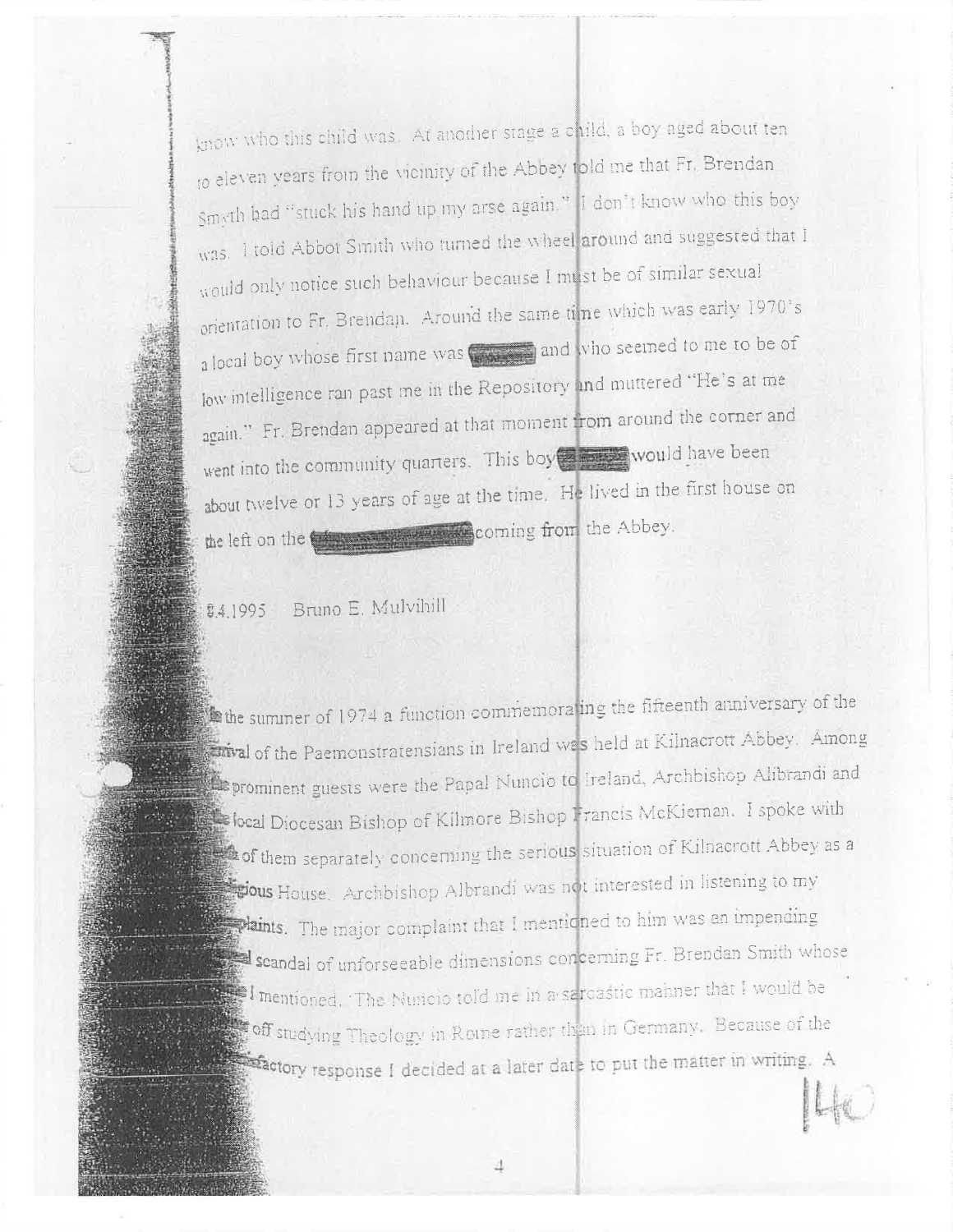copy of this letter is appended to this statemen. The letter is dated 1st November 1974. After the Jubilee Mass I spoke with Bishop McKernan. I told him the same as I had told Archbishop Alibrandi. Bishop McKiernan devolved the conversation around to his schoolboy days together with Abbot Smith at St. Patrick's College, Cavan. He showed no interest in my complaint. For this reason I also put my complaint to him in writing at a later date (1st November (974). A copy of this letter is attached to this statement. Bishop McKiernan's predecessor Bishop Quinn, then deceased, was aware in 1971 at the time of my ordination of Fr. Brendan Smyth's sexual devious activities of which he made no secret in a conversation with me after the ordination ceremony. Going back somewhat in time I remember that in 1966 or 1967 I called to the Garda Station in Ballyjamesduff and I spoke to a Sergeant there. I do not know his name. I told him of my worries about Fr. Brendan Smyth's activities. Fr. Smyth was not at that time resident in the Abbey, he was in the U.S.A. However, for me it was a matter of the good name of the monastery. I got no satisfaction whatsoever from him and was totally frustrated. My conviction was as firm as ever that something and to be done in this extremely volatile matter. From 1974 on I was heavily a wolved in research and teaching in the Universities of Bonn and Bochum, which Deant that my visits to Ireland became less frequent. In a visit to Kilnacrott in Lery 1985, Easter time, with a German lawyer friend Mr. Wenkebach we stayed the Abbey for some days. As a result of my discussions with students, during We concern over Fr. Brendan Smyth's activities were constantly voiced, I was with a Solemn Warning in writing by Aboot Smith. This warning bited me from speaking or writing to any member of the community in ing. I wrote to him on 20th August 1985 totally rejecting this shameful and the measure. A copy of this letter is attached to his statement. In September Sefore my visit to Ireland with Mr. Wenkebach, I travelled to California at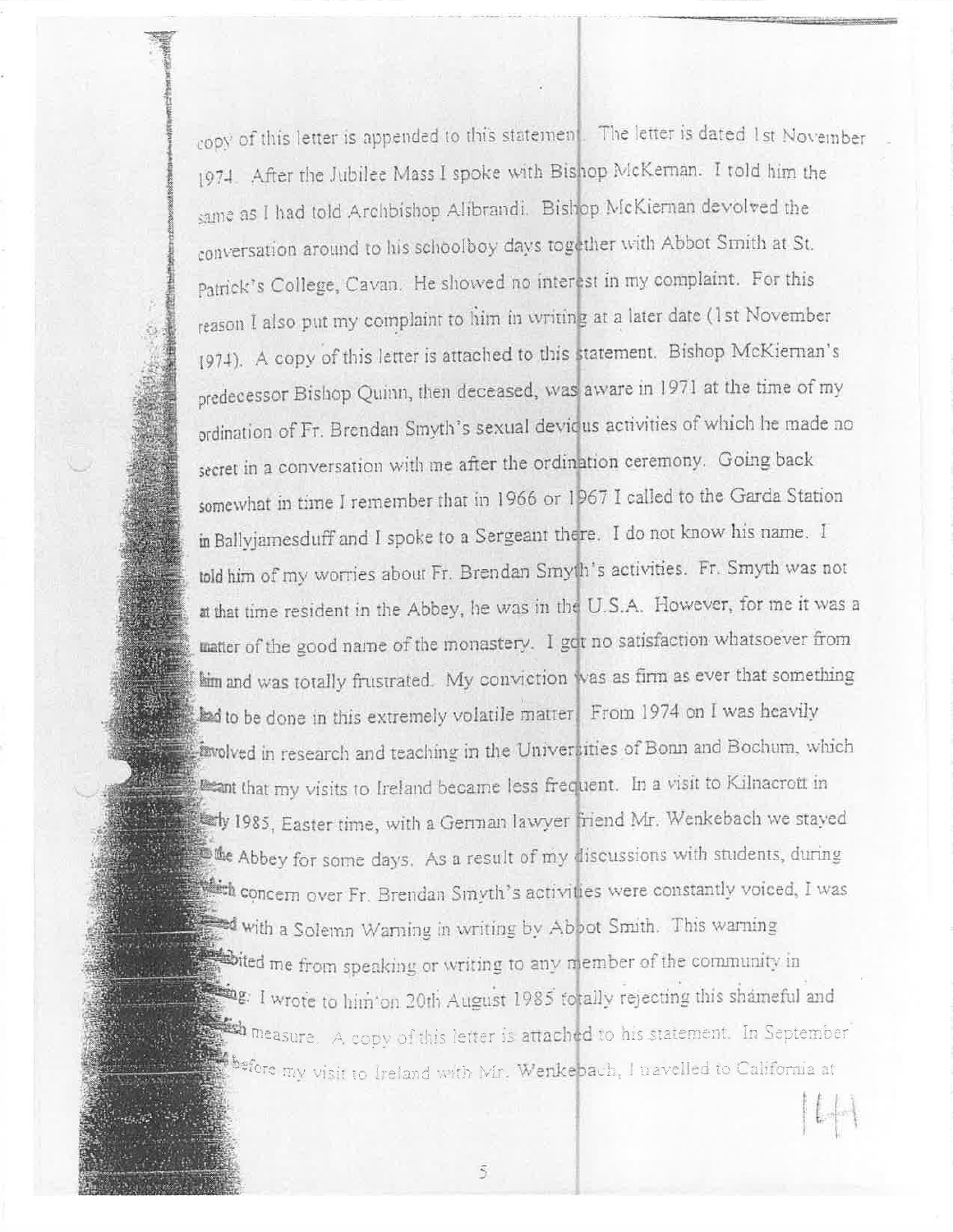any own expense for the Abbatial Blessing of Abbot Ladislaus Parker and to meet with Abbott General Marcel Van de Ven who is the Superior General of the Norbertine Order. Lalso wanted to meet with First Member (Definitor) of the Abbots General Council, Abbot Benjemin Macken of De Pere Abbey, Wisconsin, I met with all three. I told the Abbot General and Abbot Mackin of the desolate state of affairs at Kilnacrott Abbey including the dangers for the Irish Church at large. I mentioned the carry on of Fr. Brendan Smith in detail. Both of them expressed their surprise and disbelief but promised that they would look into the matter and do what they could. It resulted in the appointment of Abbot Parker of Orange, California, a well known trouble-shooter, to do a searching Visitation of Kilnacrott Abbey and Dependencies in September 1986. I will forward a copy of this Visitators Report to Inspector Murray when I return to Germany. In the course of my long discussions with the two Visitators Abbot Parker as already mentioned and Fr. Robert Finnegan, Parker described Kilnacrott to me as a "suicide candidate." "You can talk to a suicide candidate for as long as you wish but if he's serious about it he's going to commit suicide in the end." My only auxive for being so persistent was my conviction that a definite case of child abuse in itself utterly despicable and reprehensible was being treated flippantly by Abbot Smith and that despite my protests Fr. Brendan Smith was continuing to see children. It disgusted me that the major religious superior, Abbot Smith, covering up on a massive scale a gross injustice to individuals and to society. Brendan Smyth was having for a few minutes his foul sexual satisfaction doing this at the expense of turning innocent children into psychic cripples the with all attendant consequences. These innocent children have been and into social misfits by the evil deeds of one, whose action were condoned **Covered** up on a massive scale and irresponsibility. I have taken this matter as possible within ecolestical circles but without any tangibile results. I